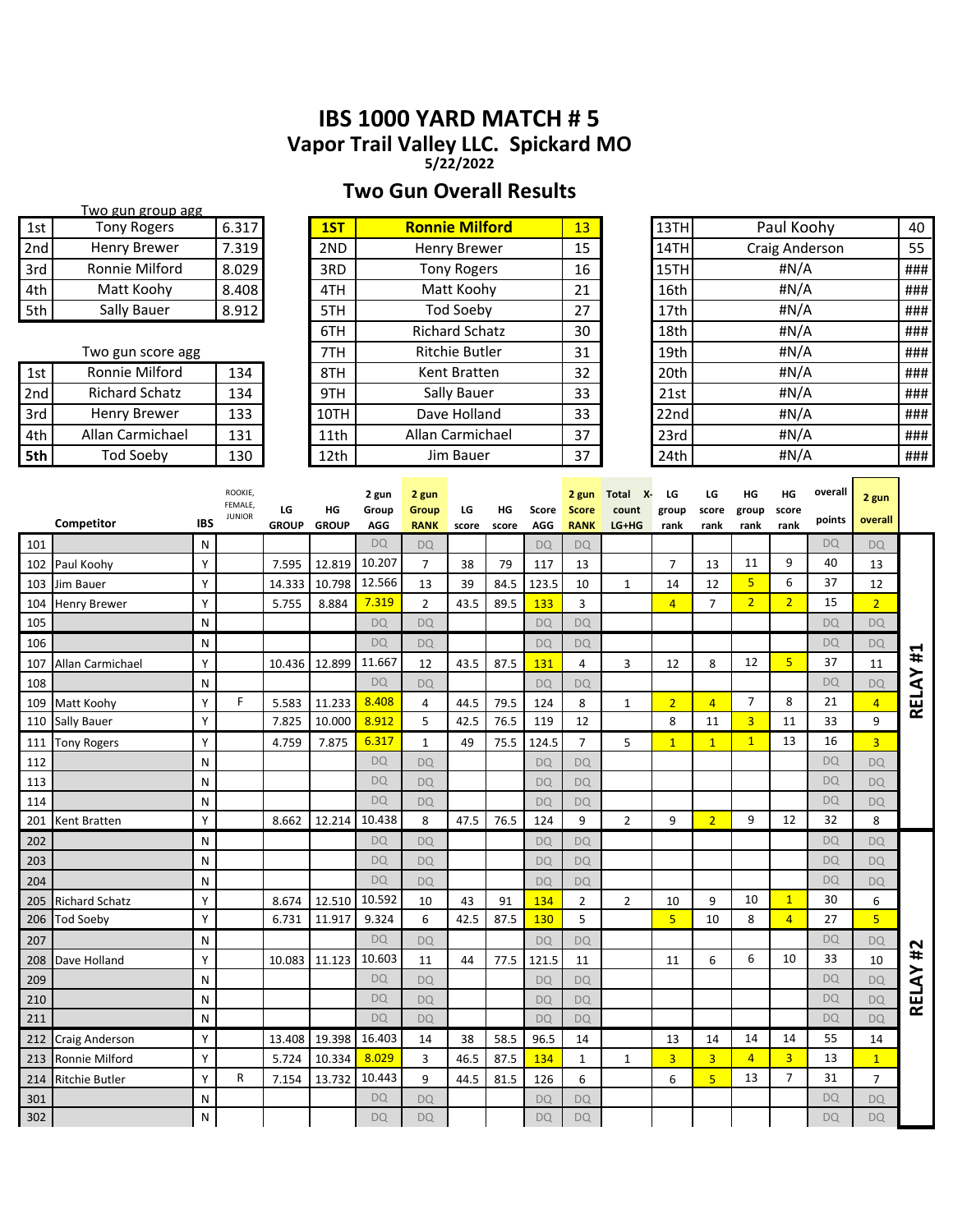#### **IBS 1000 YARD MATCH # 5 5/22/2022 Vapor Trail Valley LLC. Spickard MO**

### **LIGHT GUN RESULTS**

|     | LIGHT GUN SCORE AGG POINTS WINNER |       |              |                 | <b>LIGHT GUN GROUP AGG</b> |
|-----|-----------------------------------|-------|--------------|-----------------|----------------------------|
| 1ST | <b>Kent Bratten</b>               | 47.50 | 2            | 1ST             | <b>Tony Rogers</b>         |
|     | <b>LIGHT GUN SCORE AGG</b>        |       | χ            | 2 <sub>nd</sub> | Matt Koohy                 |
| 1ST | <b>Tony Rogers</b>                | 49.00 | 5            | 3rd             | Ronnie Milford             |
| 2ND | Kent Bratten                      | 47.50 | 2            | 4th             | <b>Henry Brewer</b>        |
| 3RD | Ronnie Milford                    | 46.50 | $\Omega$     | 5th             | <b>Tod Soeby</b>           |
| 4TH | Matt Koohy                        | 44.50 | $\Omega$     | 6th             | <b>Ritchie Butler</b>      |
| 5TH | <b>Ritchie Butler</b>             | 44.50 | $\mathbf 0$  | 7th             | Paul Koohy                 |
| 6TH | Dave Holland                      | 44.00 | $\Omega$     | 8th             | Sally Bauer                |
| 7TH | Henry Brewer                      | 43.50 | $\Omega$     | 9th             | Kent Bratten               |
| 8TH | Allan Carmichael                  | 43.50 | $\mathbf{1}$ | 10th            | <b>Richard Schatz</b>      |

|     | LIGHT GUN BEST SINGLE TARGET SCORE |       |       |   |
|-----|------------------------------------|-------|-------|---|
| 1ST | <b>Tony Rogers</b>                 | 50.00 | 4.599 |   |
| 2ND | <b>Tony Rogers</b>                 | 48.00 | 4.919 | 3 |
| 3RD | Kent Bratten                       | 48.00 | 6.958 |   |

|     | LIGHT GUN SCORE AGG POINTS WINNER |       |  |                 | <b>LIGHT GUN GROUP AGG</b> |       |      | <b>LIGHT GUN OVERALL</b> |    | # of LG IBS   |  |
|-----|-----------------------------------|-------|--|-----------------|----------------------------|-------|------|--------------------------|----|---------------|--|
| 1ST | <b>Kent Bratten</b>               | 47.50 |  | 1ST             | <b>Tony Rogers</b>         | 4.759 | 1ST  | <b>Tony Rogers</b>       |    | shooters this |  |
|     | <b>LIGHT GUN SCORE AGG</b>        |       |  | 2 <sub>nd</sub> | Matt Koohy                 | 5.583 | 2ND  | Matt Koohy               |    | match         |  |
| 1ST | Tony Rogers                       | 49.00 |  | 3rd             | Ronnie Milford             | 5.724 | 3RD  | Ronnie Milford           |    | relay 1       |  |
| 2ND | Kent Bratten                      | 47.50 |  | 4th             | Henry Brewer               | 5.755 | 4TH  | Henry Brewer             |    | relay 2       |  |
| 3RD | Ronnie Milford                    | 46.50 |  | 5th             | Tod Soeby                  | 6.731 | 5TH  | Ritchie Butler           |    | relay 3       |  |
| 4TH | Matt Koohy                        | 44.50 |  | 6th             | <b>Ritchie Butler</b>      | 7.154 | 6TH  | Kent Bratten             |    | relay 4       |  |
| 5TH | <b>Ritchie Butler</b>             | 44.50 |  | 7th             | Paul Koohy                 | 7.595 | 7TH  | Tod Soeby                | 15 | relay 5       |  |
| 6TH | Dave Holland                      | 44.00 |  | 8th             | Sally Bauer                | 7.825 | 8TH  | Dave Holland             | 17 | relay 6       |  |
| 7TH | Henry Brewer                      | 43.50 |  | 9th             | Kent Bratten               | 8.662 | 9TH  | Sally Bauer              | 19 | relav 7       |  |
| 8TH | Allan Carmichael                  | 43.50 |  | 10th            | <b>Richard Schatz</b>      | 8.674 | 10TH | <b>Richard Schatz</b>    | 19 | relay 8       |  |
|     |                                   |       |  |                 |                            |       |      |                          |    |               |  |

|     | LIGHT GUN BEST SINGLE TARGET SCORE |       |       |  |  | LIGHT GUN BEST SINGLE TARGET GROUP |                |    |                   |  | 12th | Allan Carmichael | $\sim$<br>ŽŪ  | relay 10 |    |
|-----|------------------------------------|-------|-------|--|--|------------------------------------|----------------|----|-------------------|--|------|------------------|---------------|----------|----|
| 1ST | Tony Rogers                        |       | .599  |  |  | 1CT<br>⊥ບ                          | Ronnie Milford |    | 4.25 <sup>F</sup> |  | 13th | Jim Bauer        |               |          |    |
| 2ND | Tony Rogers                        | 48.00 | 4.919 |  |  | 2nd                                | Tony Rogers    | EΩ | 4.599             |  | 14th | Craig Anderson   | $\sim$ $\sim$ |          |    |
| 3RD | Kent Bratten                       | 48.00 | 6.958 |  |  | 3rd                                | Henry Brewer   |    | 4.759             |  | 15th | #N/A             | ####          | total LC | 14 |

|                  | <b>LIGHT GUN OVERALL</b> |      | # of LG IBS   |    |
|------------------|--------------------------|------|---------------|----|
|                  |                          |      |               |    |
| 1ST              | <b>Tony Rogers</b>       | 2    | shooters this |    |
| 2ND              | Matt Koohy               | 6    | match         |    |
| 3RD              | Ronnie Milford           | 6    | relay 1       | 8  |
| 4TH              | Henry Brewer             | 11   | relay 2       | 6  |
| 5TH              | <b>Ritchie Butler</b>    | 11   | relay 3       |    |
| 6TH              | Kent Bratten             | 11   | relay 4       |    |
| 7TH              | Tod Soeby                | 15   | relay 5       |    |
| 8TH              | Dave Holland             | 17   | relay 6       |    |
| 9TH              | Sally Bauer              | 19   | relay 7       |    |
| 10TH             | <b>Richard Schatz</b>    | 19   | relay 8       |    |
| 11th             | Paul Koohy               | 20   | relay 9       |    |
| 12th             | Allan Carmichael         | 20   | relay 10      |    |
| 13 <sub>th</sub> | Jim Bauer                | 26   |               |    |
| 14th             | Craig Anderson           | 27   |               |    |
| 15th             | #N/A                     | #### | total LG      | 14 |

| shooters this |    |
|---------------|----|
| match         |    |
| relay 1       | 8  |
| relay 2       | 6  |
| relay 3       |    |
| relay 4       |    |
| relay 5       |    |
| relay 6       |    |
| relay 7       |    |
| relay 8       |    |
| relay 9       |    |
| relay 10      |    |
|               |    |
|               |    |
| total LG      | 14 |
|               |    |

|              |                       |                | RELAY        | ROOKIE.<br>FEMALE. |       |                           | <b>TARGET 1</b> |                |                    |    |              | <b>TARGET 2</b> |                |                | <b>SCORE</b> | <b>SCORE</b>   | X              | <b>GROUP</b> | <b>GROUP</b>   | (GROUP    | <b>OVERALL</b>  |       |               | <b>IBS SOY POINTS</b> |        |               |       | Light        |
|--------------|-----------------------|----------------|--------------|--------------------|-------|---------------------------|-----------------|----------------|--------------------|----|--------------|-----------------|----------------|----------------|--------------|----------------|----------------|--------------|----------------|-----------|-----------------|-------|---------------|-----------------------|--------|---------------|-------|--------------|
|              | Competitor            | IBS            | <b>BENCH</b> | <b>JUNIOR</b>      | Score | $\boldsymbol{\mathsf{X}}$ | Group           | <b>S RANK</b>  | <b>GRANK</b> Score |    | X            | Group           | S RANK         | <b>G RANK</b>  | AGG          | <b>RANK</b>    | <b>TOTAL</b>   | AGG          | <b>RANK</b>    | SCORE)    | <b>PLACE</b>    |       | $T1-S$ $T1-G$ | $T2-S$                | $T2-G$ | AGG-S         | AGG-G | Gun<br>Total |
|              |                       | N.             | 101          |                    |       |                           |                 | <b>DO</b>      | DQ                 |    |              |                 | DQ             | <b>DO</b>      | <b>DO</b>    | <b>DQ</b>      |                | <b>DQ</b>    | <b>DQ</b>      | <b>DQ</b> | <b>DO</b>       |       |               |                       |        |               |       |              |
|              | Paul Koohy            |                | 102          |                    | 43    |                           | 5.892           | 6              | $\overline{2}$     | 33 |              | 9.298           | 8              | 5              | 38           | 13             |                | 7.595        | $\overline{7}$ | 20        | 11              |       |               |                       |        |               |       |              |
|              | Jim Bauer             | Y              | 103          |                    | 41    |                           | 15.417          | 8              | 8                  | 37 |              | 13.249          | $\overline{7}$ | 8              | 39           | 12             |                | 14.333       | 14             | 26        | 13              |       |               |                       |        |               |       |              |
|              | <b>Henry Brewer</b>   | Y              | 104          |                    | 43    |                           | 6.750           | $\overline{7}$ | $\overline{4}$     | 44 |              | 4.759           | $\overline{3}$ | $\mathbf{1}$   | 44           | $\overline{7}$ |                | 5.755        | $\overline{4}$ | 11        | $\overline{4}$  |       |               |                       | 0.200  |               |       | 0.200        |
|              |                       | N              | 105          |                    |       |                           |                 | <b>DQ</b>      | <b>DQ</b>          |    |              |                 | <b>DQ</b>      | <b>DQ</b>      | <b>DQ</b>    | <b>DQ</b>      |                | <b>DQ</b>    | <b>DQ</b>      | <b>DO</b> | <b>DQ</b>       |       |               |                       |        |               |       |              |
|              |                       | $\mathsf{N}$   | 106          |                    |       |                           |                 | <b>DQ</b>      | <b>DQ</b>          |    |              |                 | <b>DQ</b>      | <b>DQ</b>      | <b>DO</b>    | <b>DQ</b>      |                | <b>DO</b>    | <b>DQ</b>      | <b>DO</b> | <b>DQ</b>       |       |               |                       |        |               |       |              |
| ⊣            | Allan Carmichael      | Y              | 107          |                    | 43    | 1                         | 11.443          | 5              | $\overline{7}$     | 44 |              | 9.428           | 5              | 6              | 44           | 8              | $\mathbf{1}$   | 10.436       | 12             | 20        | 12              |       |               |                       |        |               |       |              |
|              |                       | $\mathsf{N}$   | 108          |                    |       |                           |                 | <b>DO</b>      | <b>DO</b>          |    |              |                 | <b>DQ</b>      | <b>DQ</b>      | <b>DO</b>    | <b>DQ</b>      |                | DO.          | <b>DQ</b>      | <b>DQ</b> | <b>DQ</b>       |       |               |                       |        |               |       |              |
| RELAY        | Matt Koohy            |                | 109          | F                  | 45    |                           | 6.304           | 4              | 3                  | 44 |              | 4.862           | $\overline{4}$ | $\overline{2}$ | 45           | $\overline{4}$ |                | 5.583        | $\overline{2}$ | 6         | 2 <sup>2</sup>  |       |               |                       |        |               | 0.210 | 0.210        |
|              | Sally Bauer           | Y              | 110          |                    | 47    |                           | 7.550           | $\overline{3}$ | 6                  | 38 |              | 8.099           | 6              | $\overline{a}$ | 43           | 11             |                | 7.825        | 8              | 19        | 9               |       |               |                       |        |               |       |              |
|              | <b>Tony Rogers</b>    | Y              | 111          |                    | 50    | $\overline{2}$            | 4.599           | $\mathbf{1}$   | $\mathbf{1}$       | 48 | 3            | 4.919           | $\overline{1}$ | $\overline{3}$ | 49           | $\mathbf{1}$   | 5              | 4.759        | $\mathbf{1}$   | 2         | $\mathbf{1}$    |       | 0.200 0.200   |                       |        |               | 0.420 | 0.820        |
|              |                       | $\mathsf{N}$   | 112          |                    |       |                           |                 | <b>DQ</b>      | <b>DQ</b>          |    |              |                 | <b>DQ</b>      | <b>DQ</b>      | <b>DQ</b>    | <b>DQ</b>      |                | <b>DQ</b>    | <b>DQ</b>      | <b>DQ</b> | <b>DQ</b>       |       |               |                       |        |               |       |              |
|              |                       | N              | 113          |                    |       |                           |                 | <b>DQ</b>      | <b>DQ</b>          |    |              |                 | <b>DO</b>      | <b>DQ</b>      | <b>DO</b>    | <b>DQ</b>      |                | <b>DQ</b>    | <b>DQ</b>      | <b>DO</b> | <b>DQ</b>       |       |               |                       |        |               |       |              |
|              |                       | ${\sf N}$      | 114          |                    |       |                           |                 | <b>DQ</b>      | <b>DQ</b>          |    |              |                 | <b>DQ</b>      | <b>DQ</b>      | <b>DO</b>    | <b>DQ</b>      |                | <b>DO</b>    | <b>DQ</b>      | <b>DO</b> | <b>DQ</b>       |       |               |                       |        |               |       |              |
|              | Kent Bratten          |                | 201          |                    | 48    | 1                         | 6.958           | 2 <sup>1</sup> | 5                  | 47 | $\mathbf{1}$ | 10.365          | $\overline{2}$ | $\overline{7}$ | 48           | $2^{\circ}$    | $\overline{2}$ | 8.662        | 9              | 11        | 6               | 0.200 |               |                       |        | 0.420         |       | 0.620        |
|              |                       | N <sub>1</sub> | 202          |                    |       |                           |                 | <b>DO</b>      | <b>DQ</b>          |    |              |                 | <b>DQ</b>      | <b>DQ</b>      | <b>DQ</b>    | <b>DQ</b>      |                | <b>DQ</b>    | <b>DQ</b>      | <b>DQ</b> | DQ              |       |               |                       |        |               |       |              |
|              |                       | $\mathsf{N}$   | 203          |                    |       |                           |                 | <b>DQ</b>      | <b>DO</b>          |    |              |                 | <b>DQ</b>      | <b>DQ</b>      | <b>DO</b>    | <b>DO</b>      |                | <b>DQ</b>    | <b>DQ</b>      | <b>DO</b> | <b>DO</b>       |       |               |                       |        |               |       |              |
|              |                       | $\mathsf{N}$   | 204          |                    |       |                           |                 | <b>DQ</b>      | <b>DQ</b>          |    |              |                 | <b>DQ</b>      | <b>DQ</b>      | <b>DQ</b>    | <b>DQ</b>      |                | <b>DO</b>    | <b>DQ</b>      | <b>DO</b> | <b>DQ</b>       |       |               |                       |        |               |       |              |
|              | <b>Richard Schatz</b> |                | 205          |                    | 47    | 1                         | 7.241           | $\mathbf{1}$   | $\overline{3}$     | 39 |              | 10.106          | 5              | 5              | 43           | 9              | $\mathbf{1}$   | 8.674        | 10             | 19        | 10              | 0.150 |               |                       |        |               |       | 0.150        |
|              | <b>Tod Soeby</b>      | Y              | 206          |                    | 42    |                           | 6.170           | 5              | $\overline{1}$     | 43 |              | 7.292           | $\overline{4}$ | $\overline{3}$ | 43           | 10             |                | 6.731        | 5              | 15        | $7\overline{ }$ |       | 0.150         |                       |        |               |       | 0.150        |
| $\sim$       |                       | N              | 207          |                    |       |                           |                 | <b>DQ</b>      | <b>DQ</b>          |    |              |                 | DQ             | <b>DQ</b>      | <b>DO</b>    | <b>DQ</b>      |                | <b>DQ</b>    | <b>DQ</b>      | <b>DQ</b> | <b>DQ</b>       |       |               |                       |        |               |       |              |
|              | Dave Holland          |                | 208          |                    | 44    |                           | 12.802          | 4              | 6                  | 44 |              | 7.363           | $\overline{3}$ | 4              | 44           | 6              |                | 10.083       | 11             | 17        | 8               |       |               |                       |        |               |       |              |
|              |                       | $\mathsf{N}$   | 209          |                    |       |                           |                 | <b>DO</b>      | <b>DQ</b>          |    |              |                 | <b>DQ</b>      | <b>DQ</b>      | DO           | <b>DQ</b>      |                | <b>DQ</b>    | <b>DQ</b>      | <b>DO</b> | <b>DO</b>       |       |               |                       |        |               |       |              |
| <b>RELAY</b> |                       | N              | 210          |                    |       |                           |                 | <b>DQ</b>      | <b>DO</b>          |    |              |                 | <b>DQ</b>      | <b>DQ</b>      | <b>DO</b>    | <b>DO</b>      |                | <b>DQ</b>    | <b>DQ</b>      | <b>DO</b> | <b>DO</b>       |       |               |                       |        |               |       |              |
|              |                       | N              | 211          |                    |       |                           |                 | <b>DQ</b>      | DQ                 |    |              |                 | <b>DQ</b>      | <b>DQ</b>      | <b>DO</b>    | <b>DQ</b>      |                | <b>DQ</b>    | <b>DQ</b>      | <b>DQ</b> | <b>DQ</b>       |       |               |                       |        |               |       |              |
|              | Craig Anderson        |                | 212          |                    | 41    |                           | 7.616           | 6              | 5                  | 35 |              | 19.199          | 6              | 6              | 38           | 14             |                | 13.408       | 13             | 27        | 14              |       |               |                       |        |               |       |              |
|              | Ronnie Milford        | Y              | 213          |                    | 46    |                           | 7.191           | 2 <sup>1</sup> | $\overline{2}$     | 47 |              | 4.256           | $\overline{1}$ | $\mathbf{1}$   | 47           | $\overline{3}$ |                | 5.724        | $\overline{3}$ | 6         | $\overline{3}$  |       |               |                       |        | $0.150$ 0.210 |       | 0.360        |
|              | Ritchie Butler        | Y              | 214          | R                  | 44    |                           | 7.427           | $\overline{3}$ | $\overline{a}$     | 45 |              | 6.880           | $\overline{2}$ | $\overline{2}$ | 45           | 5              |                | 7.154        | 6              | 11        | 5               |       |               | 0.150                 |        |               |       | 0.150        |
|              |                       | N              | 301          |                    |       |                           |                 | <b>DQ</b>      | <b>DQ</b>          |    |              |                 | DQ             | <b>DQ</b>      | <b>DQ</b>    | <b>DQ</b>      |                | <b>DQ</b>    | <b>DQ</b>      | <b>DQ</b> | <b>DQ</b>       |       |               |                       |        |               |       |              |
|              |                       | $\mathsf{N}$   | 302          |                    |       |                           |                 | <b>DQ</b>      | <b>DO</b>          |    |              |                 | <b>DQ</b>      | <b>DQ</b>      | <b>DO</b>    | <b>DQ</b>      |                | <b>DQ</b>    | <b>DQ</b>      | <b>DO</b> | <b>DO</b>       |       |               |                       |        |               |       |              |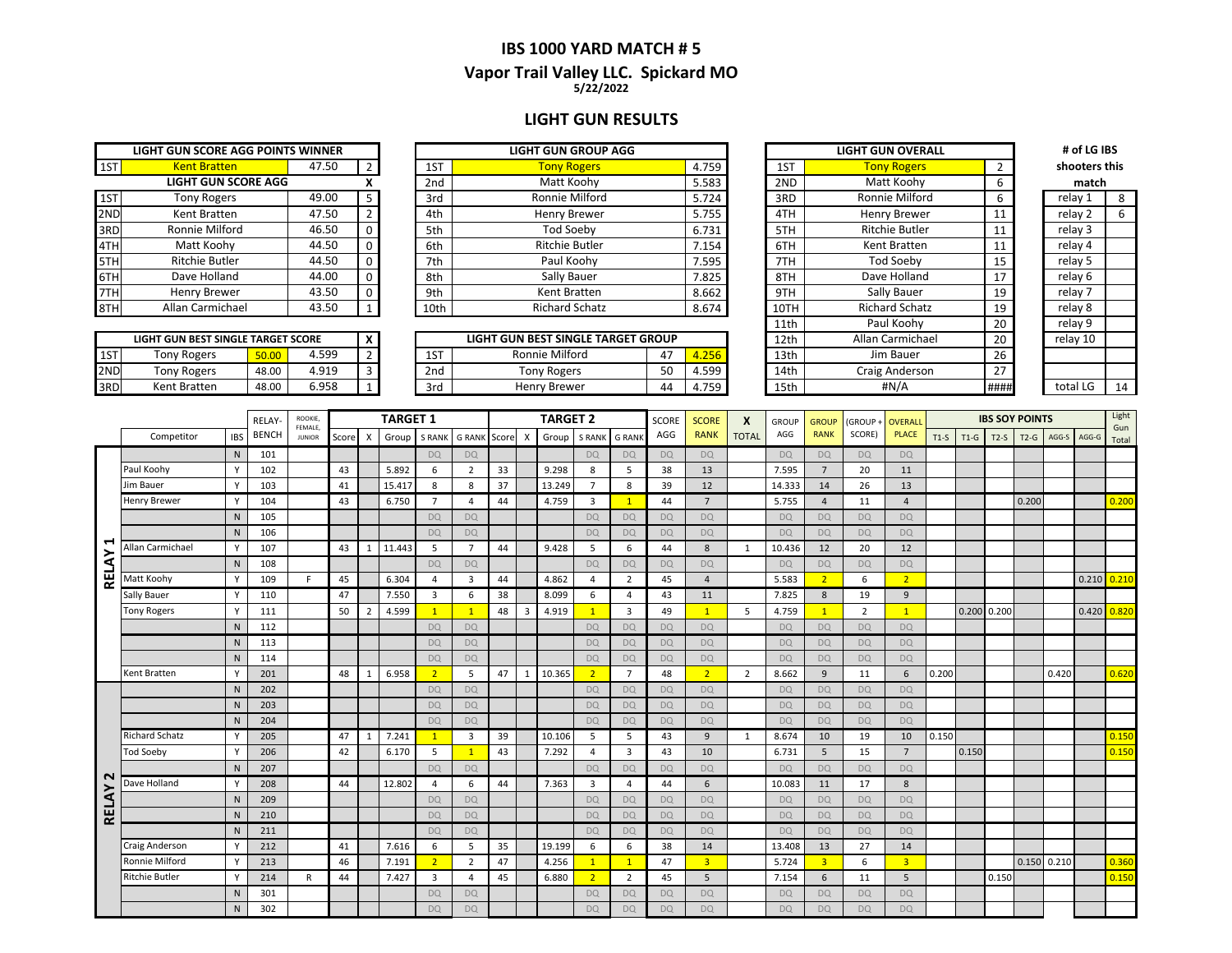#### **IBS 1000 YARD MATCH # 5 Vapor Trail Valley LLC. Spickard MO 5/22/2022**

#### **HEAVY GUN RESULTS**

| <b>HEAVY GUN SCORE AGG POINTS WINNER</b> |                       |       |                |  |  |  |  |  |  |  |  |  |
|------------------------------------------|-----------------------|-------|----------------|--|--|--|--|--|--|--|--|--|
| 1ST                                      | <b>Richard Schatz</b> | 91.00 |                |  |  |  |  |  |  |  |  |  |
| <b>HEAVY GUN SCORE AGG</b><br>x          |                       |       |                |  |  |  |  |  |  |  |  |  |
| 1ST                                      | <b>Richard Schatz</b> | 91.00 | 1              |  |  |  |  |  |  |  |  |  |
| 2ND                                      | Henry Brewer          | 89.50 | O              |  |  |  |  |  |  |  |  |  |
| 3RD                                      | Ronnie Milford        | 87.50 | 1              |  |  |  |  |  |  |  |  |  |
| 4TH                                      | <b>Tod Soeby</b>      | 87.50 | O              |  |  |  |  |  |  |  |  |  |
| 5TH                                      | Allan Carmichael      | 87.50 | $\overline{2}$ |  |  |  |  |  |  |  |  |  |
| 6TH                                      | Jim Bauer             | 84.50 | 1              |  |  |  |  |  |  |  |  |  |
|                                          | <b>Ritchie Butler</b> | 81.50 | n              |  |  |  |  |  |  |  |  |  |
|                                          | Matt Koohy            | 79.50 |                |  |  |  |  |  |  |  |  |  |

|                 | <b>HEAVY GUN BEST SINGLE TARGET SCORE</b> |       |        |  |
|-----------------|-------------------------------------------|-------|--------|--|
| 1ST             | Ronnie Milford                            | 94.00 | 10.199 |  |
| 2 <sub>ND</sub> | <b>Richard Schatz</b>                     | 94.00 | 14.105 |  |
| 3RD.            | Henry Brewer                              | 93.00 | 6.186  |  |

|     | <b>HEAVY GUN SCORE AGG POINTS WINNER</b> |       |          |                 | <b>HEAVY GUN GROUP AGG</b> |        |      | <b>HEAVY GUN OVERALL</b> |    | # of HG IBS   |  |
|-----|------------------------------------------|-------|----------|-----------------|----------------------------|--------|------|--------------------------|----|---------------|--|
| 1ST | <b>Richard Schatz</b>                    | 91.00 |          | 1ST             | <b>Tony Rogers</b>         | 7.875  | 1ST  | <b>Henry Brewer</b>      |    | shooters this |  |
|     | <b>HEAVY GUN SCORE AGG</b>               |       |          | 2 <sub>nd</sub> | Henry Brewer               | 8.884  | 2ND  | Ronnie Milford           |    | match         |  |
| 1ST | Richard Schatz                           | 91.00 |          | 3rd             | Sally Bauer                | 10.000 | 3RD  | Jim Bauer                | 11 | relay 1       |  |
| 2ND | Henry Brewer                             | 89.50 |          | 4th             | Ronnie Milford             | 10.334 | 4TH  | <b>Richard Schatz</b>    | 11 | relay 2       |  |
| 3RD | Ronnie Milford                           | 87.50 |          | 5th             | Jim Bauer                  | 10.798 | 5TH  | <b>Tod Soeby</b>         | 12 | relay 3       |  |
| 4TH | Tod Soebv                                | 87.50 | $\Omega$ | 6th             | Dave Holland               | 11.123 | 6TH  | <b>Tony Rogers</b>       | 14 | relay 4       |  |
| 5TH | Allan Carmichael                         | 87.50 |          | 7th             | Matt Koohy                 | 11.233 | 7TH  | Sally Bauer              | 14 | relay 5       |  |
| 6TH | Jim Bauer                                | 84.50 |          | 8th             | Tod Soeby                  | 11.917 | 8TH  | Matt Koohy               | 15 | relay 6       |  |
| 7TH | <b>Ritchie Butler</b>                    | 81.50 |          | 9th             | Kent Bratten               | 12.214 | 9TH  | Dave Holland             | 16 | relay 7       |  |
| 8TH | Matt Koohy                               | 79.50 |          | 10th            | <b>Richard Schatz</b>      | 12.510 | 10TH | Allan Carmichael         | 17 | relay 8       |  |
|     |                                          |       |          |                 |                            |        |      |                          |    |               |  |

|     | <b>HEAVY GUN BEST SINGLE TARGET SCORE</b> |       |        | <b>HEAVY GUN BEST SINGLE TARGET GROUP</b> |            |                    |       |       | 12th | <b>Ritchie Butler</b> | 20             | relav 10     |          |    |
|-----|-------------------------------------------|-------|--------|-------------------------------------------|------------|--------------------|-------|-------|------|-----------------------|----------------|--------------|----------|----|
| 1ST | Ronnie Milford                            |       | 10.199 |                                           | <b>1ST</b> | Henry Brewer       | 93.00 |       |      | 13th                  | Kent Bratten   | $\mathbf{a}$ |          |    |
| 2ND | hard Schatz                               | 94.00 | 14.105 |                                           | 2nd        | Kent Bratten       | 80.0  | 7.626 |      | 14th                  | Craig Anderson | າວ<br>20     |          |    |
| 3RD | Henry Brewer                              | 93.00 | 5.186  |                                           | 3rd        | <b>Tony Rogers</b> | -- -  | 7.673 |      | 15th                  | #N/A           | #N/A         | total HG | 14 |

| <b>HEAVY GUN GROUP AGG</b>          |       |        |                     | <b>HEAVY GUN OVERALL</b> |               | # of HG IBS |    |
|-------------------------------------|-------|--------|---------------------|--------------------------|---------------|-------------|----|
| <b>Tony Rogers</b><br>7.875         |       | 1ST    | <b>Henry Brewer</b> | 4                        | shooters this |             |    |
| Henry Brewer                        |       | 8.884  | 2ND                 | Ronnie Milford           | 7             | match       |    |
| Sally Bauer                         |       | 10.000 | 3RD                 | Jim Bauer                | 11            | relay 1     | 8  |
| Ronnie Milford                      |       | 10.334 | 4TH                 | <b>Richard Schatz</b>    | 11            | relay 2     | 6  |
| Jim Bauer                           |       | 10.798 | 5TH                 | Tod Soeby                | 12            | relay 3     |    |
| Dave Holland                        |       | 11.123 | 6TH                 | <b>Tony Rogers</b>       | 14            | relay 4     |    |
| Matt Koohy                          |       | 11.233 | 7TH                 | Sally Bauer              | 14            | relay 5     |    |
| Tod Soeby                           |       | 11.917 | 8TH                 | Matt Koohy               | 15            | relay 6     |    |
| Kent Bratten                        |       | 12.214 | 9TH                 | Dave Holland             | 16            | relay 7     |    |
| <b>Richard Schatz</b>               |       | 12.510 | 10TH                | Allan Carmichael         | 17            | relay 8     |    |
|                                     |       |        | 11th                | Paul Koohy               | 20            | relay 9     |    |
| <b>GUN BEST SINGLE TARGET GROUP</b> |       |        | 12 <sub>th</sub>    | <b>Ritchie Butler</b>    | 20            | relay 10    |    |
| Henry Brewer                        | 93.00 | 6.186  | 13 <sub>th</sub>    | Kent Bratten             | 21            |             |    |
| Kent Bratten                        | 80.00 | 7.626  | 14th                | Craig Anderson           | 28            |             |    |
| <b>Tony Rogers</b>                  | 66.00 | 7.673  | 15th                | #N/A                     | #N/A          | total HG    | 14 |

| match    |    |  |  |  |  |  |  |  |  |  |  |
|----------|----|--|--|--|--|--|--|--|--|--|--|
| relay 1  | 8  |  |  |  |  |  |  |  |  |  |  |
| relay 2  | 6  |  |  |  |  |  |  |  |  |  |  |
| relay 3  |    |  |  |  |  |  |  |  |  |  |  |
| relay 4  |    |  |  |  |  |  |  |  |  |  |  |
| relay 5  |    |  |  |  |  |  |  |  |  |  |  |
| relay 6  |    |  |  |  |  |  |  |  |  |  |  |
| relay 7  |    |  |  |  |  |  |  |  |  |  |  |
| relay 8  |    |  |  |  |  |  |  |  |  |  |  |
| relay 9  |    |  |  |  |  |  |  |  |  |  |  |
| relay 10 |    |  |  |  |  |  |  |  |  |  |  |
|          |    |  |  |  |  |  |  |  |  |  |  |
|          |    |  |  |  |  |  |  |  |  |  |  |
| total HG | 14 |  |  |  |  |  |  |  |  |  |  |
|          |    |  |  |  |  |  |  |  |  |  |  |

|              |                       |              | RELAY-       | ROOKIE,                  |       |              | <b>TARGET 1</b> |                         |                         |       | <b>TARGET 2</b> |        | <b>SCORE</b>   | <b>SCORE</b>   | X         | <b>GROUP</b>   | <b>GROUP</b> | (GROUP+   | <b>OVERALL</b>          |                |                         | <b>IBS SOY POINTS</b> |        |        |        | Heavy |       |                 |
|--------------|-----------------------|--------------|--------------|--------------------------|-------|--------------|-----------------|-------------------------|-------------------------|-------|-----------------|--------|----------------|----------------|-----------|----------------|--------------|-----------|-------------------------|----------------|-------------------------|-----------------------|--------|--------|--------|-------|-------|-----------------|
|              | Competitor            | <b>IBS</b>   | <b>BENCH</b> | FEMALE,<br><b>JUNIOR</b> | Score | $\mathsf{x}$ | Group           | S RANK                  | <b>G RANK</b>           | Score | X               | Group  | <b>S RANK</b>  | <b>G RANK</b>  | AGG       | <b>RANK</b>    | <b>TOTAL</b> | AGG       | <b>RANK</b>             | SCORE)         | <b>PLACE</b>            | $T1-S$                | $T1-G$ | $T2-S$ | $T2-G$ | AGG-S | AGG-G | Gun<br>Total    |
|              |                       | N            | 101          |                          |       |              |                 | DQ                      | DQ                      |       |                 |        | <b>DO</b>      | DQ             | <b>DO</b> | DQ             |              | <b>DQ</b> | <b>DQ</b>               | DQ             | DO.                     |                       |        |        |        |       |       |                 |
|              | Paul Koohy            |              | 102          |                          | 78    |              | 14.115          | 5                       | $\overline{7}$          | 80    |                 | 11.522 | $\overline{7}$ | 6              | 79        | 9              |              | 12.819    | 11                      | 20             | 11                      |                       |        |        |        |       |       |                 |
|              | Jim Bauer             | Y            | 103          |                          | 84    |              | 11.004          | 2 <sup>2</sup>          | $\overline{4}$          | 85    |                 | 10.592 | 5              | 3              | 85        | 6              | 1            | 10.798    | 5                       | 11             | $\overline{\mathbf{3}}$ |                       |        |        |        |       |       |                 |
|              | <b>Henry Brewer</b>   | Y            | 104          |                          | 86    |              | 11.581          | $\mathbf{1}$            | 6                       | 93    |                 | 6.186  | $\overline{2}$ | $\mathbf{1}$   | 90        | $\overline{2}$ |              | 8.884     | $\overline{2}$          | 4              | $\mathbf{1}$            | 0.200                 |        |        | 0.200  |       |       | $0.210$ $0.610$ |
|              |                       | N            | 105          |                          |       |              |                 | <b>DQ</b>               | <b>DQ</b>               |       |                 |        | <b>DQ</b>      | <b>DQ</b>      | <b>DQ</b> | <b>DQ</b>      |              | <b>DQ</b> | <b>DQ</b>               | <b>DQ</b>      | <b>DQ</b>               |                       |        |        |        |       |       |                 |
|              |                       | N            | 106          |                          |       |              |                 | <b>DQ</b>               | <b>DO</b>               |       |                 |        | <b>DQ</b>      | DQ             | <b>DQ</b> | <b>DQ</b>      |              | <b>DQ</b> | <b>DQ</b>               | <b>DQ</b>      | <b>DQ</b>               |                       |        |        |        |       |       |                 |
| ⊣            | Allan Carmichael      | <b>V</b>     | 107          |                          | 82    |              | 14.520          | $\overline{\mathbf{3}}$ | 8                       | 93    | $\overline{2}$  | 11.277 | $\mathbf{1}$   | 5              | 88        | 5              | 2            | 12.899    | 12                      | 17             | 10                      |                       |        | 0.200  |        |       |       | 0.200           |
|              |                       | N            | 108          |                          |       |              |                 | <b>DQ</b>               | <b>DQ</b>               |       |                 |        | <b>DO</b>      | DQ             | <b>DQ</b> | <b>DQ</b>      |              | <b>DQ</b> | <b>DQ</b>               | <b>DQ</b>      | <b>DQ</b>               |                       |        |        |        |       |       |                 |
| <b>RELAY</b> | Matt Koohy            | $\vee$       | 109          | F.                       | 67    |              | 11.572          | $\overline{7}$          | 5                       | 92    |                 | 10.894 | $\overline{3}$ | 4              | 80        | 8              | 1            | 11.233    | $\overline{7}$          | 15             | 8                       |                       |        |        |        |       |       |                 |
|              | Sally Bauer           | Y            | 110          |                          | 68    |              | 7.848           | 6                       | $\overline{\mathbf{3}}$ | 85    |                 | 12.152 | 6              | $\overline{7}$ | 77        | 11             |              | 10.000    | $\overline{\mathbf{3}}$ | 14             | $\overline{7}$          |                       |        |        |        |       |       |                 |
|              | <b>Tony Rogers</b>    | V            | 111          |                          | 66    |              | 7.673           | 8                       | $\overline{2}$          | 85    |                 | 8.076  | $\overline{a}$ | $\overline{2}$ | 76        | 13             |              | 7.875     | $\overline{1}$          | 14             | 6                       |                       |        |        |        |       | 0.420 | 0.420           |
|              |                       | N            | 112          |                          |       |              |                 | <b>DQ</b>               | <b>DQ</b>               |       |                 |        | <b>DQ</b>      | <b>DQ</b>      | <b>DQ</b> | <b>DQ</b>      |              | <b>DQ</b> | <b>DQ</b>               | <b>DQ</b>      | <b>DQ</b>               |                       |        |        |        |       |       |                 |
|              |                       | N            | 113          |                          |       |              |                 | <b>DQ</b>               | <b>DO</b>               |       |                 |        | <b>DQ</b>      | DQ             | <b>DQ</b> | <b>DQ</b>      |              | <b>DQ</b> | <b>DQ</b>               | <b>DQ</b>      | <b>DQ</b>               |                       |        |        |        |       |       |                 |
|              |                       | N            | 114          |                          |       |              |                 | <b>DQ</b>               | <b>DO</b>               |       |                 |        | <b>DO</b>      | DQ             | <b>DQ</b> | <b>DQ</b>      |              | <b>DQ</b> | <b>DQ</b>               | <b>DQ</b>      | <b>DQ</b>               |                       |        |        |        |       |       |                 |
|              | Kent Bratten          |              | 201          |                          | 80    |              | 7.626           | $\overline{4}$          | $\overline{1}$          | 73    |                 | 16.801 | 8              | 8              | 77        | 12             |              | 12.214    | 9                       | 21             | 13                      |                       | 0.200  |        |        |       |       | 0.200           |
|              |                       | N            | 202          |                          |       |              |                 | <b>DQ</b>               | <b>DQ</b>               |       |                 |        | <b>DQ</b>      | DQ             | <b>DQ</b> | <b>DO</b>      |              | <b>DQ</b> | <b>DQ</b>               | DQ             | DO.                     |                       |        |        |        |       |       |                 |
|              |                       | N            | 203          |                          |       |              |                 | <b>DO</b>               | <b>DO</b>               |       |                 |        | <b>DQ</b>      | <b>DQ</b>      | <b>DQ</b> | <b>DQ</b>      |              | <b>DQ</b> | <b>DQ</b>               | <b>DQ</b>      | <b>DO</b>               |                       |        |        |        |       |       |                 |
|              |                       | ${\sf N}$    | 204          |                          |       |              |                 | <b>DQ</b>               | <b>DQ</b>               |       |                 |        | <b>DQ</b>      | DQ             | <b>DQ</b> | <b>DQ</b>      |              | <b>DQ</b> | <b>DQ</b>               | <b>DQ</b>      | <b>DQ</b>               |                       |        |        |        |       |       |                 |
|              | <b>Richard Schatz</b> |              | 205          |                          | 88    |              | 10.915          | $\overline{1}$          | $\overline{\mathbf{3}}$ | 94    | $\mathbf 1$     | 14.105 | 2 <sup>2</sup> | 5              | 91        | $\mathbf{1}$   | 1            | 12.510    | 10                      | 11             | $\overline{4}$          | 0.150                 |        | 0.150  |        | 0.420 |       | 0.720           |
|              | <b>Tod Soeby</b>      | $\mathsf{v}$ | 206          |                          | 83    |              | 10.828          | $\overline{3}$          | $\overline{2}$          | 92    |                 | 13.006 | $\overline{3}$ | 4              | 88        | $\overline{4}$ |              | 11.917    | 8                       | 12             | 5                       |                       |        |        |        |       |       |                 |
| $\sim$       |                       | N            | 207          |                          |       |              |                 | <b>DQ</b>               | <b>DQ</b>               |       |                 |        | <b>DO</b>      | DQ             | <b>DQ</b> | <b>DO</b>      |              | <b>DQ</b> | <b>DQ</b>               | <b>DQ</b>      | <b>DQ</b>               |                       |        |        |        |       |       |                 |
|              | Dave Holland          |              | 208          |                          | 86    |              | 11.490          | 2 <sup>2</sup>          | $\overline{4}$          | 69    |                 | 10.756 | 5              | 2              | 78        | 10             |              | 11.123    | 6                       | 16             | 9                       |                       |        |        |        |       |       |                 |
| <b>RELAY</b> |                       | N            | 209          |                          |       |              |                 | <b>DQ</b>               | <b>DO</b>               |       |                 |        | <b>DO</b>      | <b>DQ</b>      | <b>DO</b> | <b>DO</b>      |              | <b>DQ</b> | <b>DQ</b>               | <b>DO</b>      | <b>DO</b>               |                       |        |        |        |       |       |                 |
|              |                       | N            | 210          |                          |       |              |                 | <b>DO</b>               | <b>DO</b>               |       |                 |        | <b>DQ</b>      | <b>DQ</b>      | <b>DQ</b> | <b>DQ</b>      |              | <b>DQ</b> | <b>DO</b>               | <b>DQ</b>      | <b>DO</b>               |                       |        |        |        |       |       |                 |
|              |                       | N            | 211          |                          |       |              |                 | <b>DQ</b>               | <b>DO</b>               |       |                 |        | <b>DO</b>      | DQ             | DQ        | <b>DQ</b>      |              | <b>DQ</b> | <b>DQ</b>               | DQ             | <b>DQ</b>               |                       |        |        |        |       |       |                 |
|              | Craig Anderson        |              | 212          |                          | 48    |              | 22.206          | 6                       | 6                       | 69    |                 | 16.589 | 6              | 6              | 59        | 14             |              | 19.398    | 14                      | 28             | 14                      |                       |        |        |        |       |       |                 |
|              | Ronnie Milford        | $\vee$       | 213          |                          | 81    |              | 10.468          | 4                       | $\overline{1}$          | 94    | $\mathbf{1}$    | 10.199 | $\mathbf{1}$   | $\overline{1}$ | 88        | $\overline{3}$ | 1            | 10.334    | $\overline{4}$          | $\overline{7}$ | $\overline{2}$          |                       | 0.150  |        | 0.150  | 0.210 |       | 0.510           |
|              | <b>Ritchie Butler</b> | $\vee$       | 214          | R                        | 76    |              | 14.826          | 5                       | -5                      | 87    |                 | 12.638 | $\overline{4}$ | 3              | 82        | $\overline{7}$ |              | 13.732    | 13                      | 20             | 12                      |                       |        |        |        |       |       |                 |
|              |                       | N            | 301          |                          |       |              |                 | <b>DQ</b>               | <b>DQ</b>               |       |                 |        | <b>DQ</b>      | DQ             | <b>DQ</b> | <b>DQ</b>      |              | <b>DQ</b> | DQ                      | <b>DQ</b>      | <b>DQ</b>               |                       |        |        |        |       |       |                 |
|              |                       | N            | 302          |                          |       |              |                 | <b>DO</b>               | <b>DQ</b>               |       |                 |        | <b>DQ</b>      | <b>DQ</b>      | <b>DQ</b> | <b>DQ</b>      |              | <b>DQ</b> | <b>DQ</b>               | <b>DQ</b>      | <b>DQ</b>               |                       |        |        |        |       |       |                 |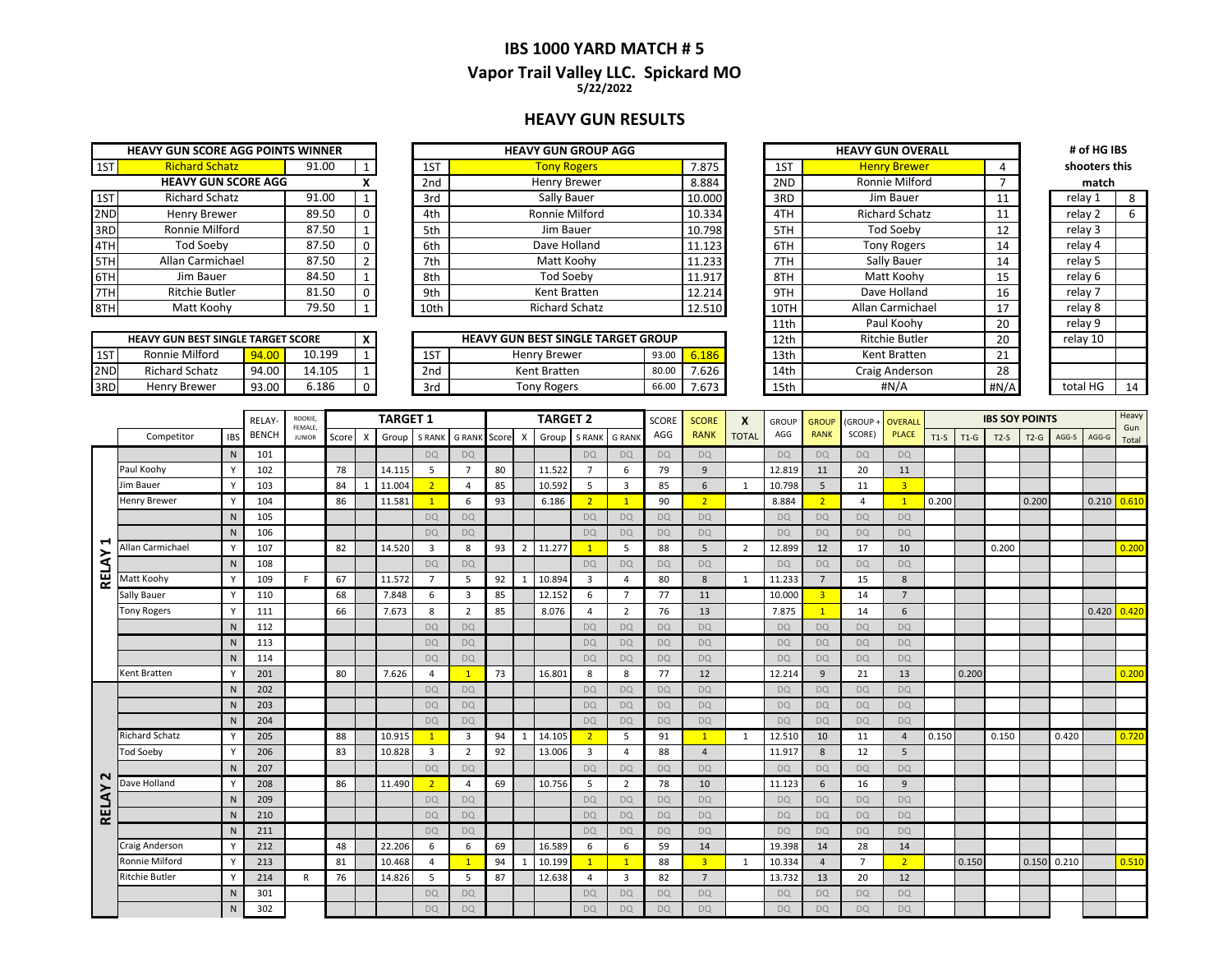### **IBS 1000 YARD MATCH # 5**

#### **Vapor Trail Valley LLC. Spickard MO 5/22/2022**

## **TACTICAL GUN RESULTS**

|      | <b>TACTICAL GUN SCORE AGG</b> |       | X    |      | <b>TACTICAL GUN GROUP AGG</b> |        |      | <b>TACTICAL GUN OVERALL</b> |      |
|------|-------------------------------|-------|------|------|-------------------------------|--------|------|-----------------------------|------|
| 1ST  | <b>Ronnie Milford</b>         | 37.50 | 0    | 1ST  | <b>Tom Jacobs</b>             | 6.969  | 1ST  | <b>Ronnie Milford</b>       | 3    |
| 2ND  | Keith Maggard                 | 37.00 |      | 2nd  | Ronnie Milford                | 6.995  | 2ND  | Tom Jacobs                  | 4    |
| 3RD  | Tom Jacobs                    | 36.50 | 0    | 3rd  | Matt Kooy                     | 7.270  | 3RD  | Matt Kooy                   | 8    |
| 4TH  | Ritchie Butler                | 34.00 | 0    | 4th  | Dennis Turner                 | 9.736  | 4TH  | Keith Maggard               | 8    |
| 5TH  | Matt Kooy                     | 28.00 | 0    | 5th  | <b>Ritchie Butler</b>         | 10.111 | 5TH  | <b>Ritchie Butler</b>       | 9    |
| 6TH  | Dennis Turner                 | 27.00 |      | 6th  | Keith Maggard                 | 12.277 | 6TH  | <b>Dennis Turner</b>        | 10   |
| 7TH  | #N/A                          | #N/A  | #N/A | 7th  | #N/A                          | #N/A   | 7TH  | #N/A                        | #N/A |
| 8TH  | #N/A                          | #N/A  | #N/A | 8th  | #N/A                          | #N/A   | 8TH  | #N/A                        | #N/A |
| 9TH  | # $N/A$                       | #N/A  | #N/A | 9th  | # $N/A$                       | #N/A   | 9TH  | H N/A                       | #N/A |
| 10TH | #N/A                          | #N/A  | #N/A | 10th | #N/A                          | #N/A   | 10TH | #N/A                        | #N/A |
| 11th | #N/A                          | #N/A  | #N/A | 11th | #N/A                          | H N/A  | 11th | #N/A                        | #N/A |
| 12th | #N/A                          | #N/A  | #N/A | 12th | # $N/A$                       | #N/A   | 12th | H N/A                       | #N/A |
| 13th | #N/A                          | #N/A  | #N/A | 13th | #N/A                          | #N/A   | 13th | H N/A                       | #N/A |
| 14th | #N/A                          | #N/A  | #N/A | 14th | #N/A                          | #N/A   | 14th | # $N/A$                     | #N/A |
| 15th | #N/A                          | #N/A  | #N/A | 15th | # $N/A$                       | #N/A   | 15th | # $N/A$                     | #N/A |

| <b>TACTICAL GUN SCORE AGG</b> |                       |       | X       | <b>TACTICAL GUN GROUP AGG</b> |                       |        |  |      | <b>TACTICAL GUN OVERALL</b> |      |
|-------------------------------|-----------------------|-------|---------|-------------------------------|-----------------------|--------|--|------|-----------------------------|------|
| 1ST                           | <b>Ronnie Milford</b> | 37.50 | 0       | 1ST                           | <b>Tom Jacobs</b>     | 6.969  |  | 1ST  | <b>Ronnie Milford</b>       | 3    |
| 2ND                           | Keith Maggard         | 37.00 |         | 2nd                           | Ronnie Milford        | 6.995  |  | 2ND  | Tom Jacobs                  | 4    |
| 3RD                           | Tom Jacobs            | 36.50 | 0       | 3rd                           | Matt Kooy             | 7.270  |  | 3RD  | Matt Kooy                   | 8    |
| 4TH                           | <b>Ritchie Butler</b> | 34.00 | 0       | 4th                           | Dennis Turner         | 9.736  |  | 4TH  | Keith Maggard               | 8    |
| 5TH                           | Matt Kooy             | 28.00 | 0       | 5th                           | <b>Ritchie Butler</b> | 10.111 |  | 5TH  | <b>Ritchie Butler</b>       | 9    |
| 6TH                           | Dennis Turner         | 27.00 |         | 6th                           | Keith Maggard         | 12.277 |  | 6TH  | <b>Dennis Turner</b>        | 10   |
| 7TH                           | #N/A                  | #N/A  | #N/A    | 7th                           | #N/A                  | #N/A   |  | 7TH  | #N/A                        | #N/A |
| 8TH                           | #N/A                  | #N/A  | # $N/A$ | 8th                           | #N/A                  | #N/A   |  | 8TH  | #N/A                        | #N/A |
| 9TH                           | #N/A                  | #N/A  | #N/A    | 9th                           | #N/A                  | #N/A   |  | 9TH  | #N/A                        | #N/A |
| 10TH                          | #N/A                  | #N/A  | #N/A    | 10th                          | #N/A                  | H N/A  |  | 10TH | #N/A                        | #N/A |
| 11th                          | #N/A                  | #N/A  | # $N/A$ | 11th                          | #N/A                  | #N/A   |  | 11th | #N/A                        | #N/A |
| 12th                          | #N/A                  | #N/A  | #N/A    | 12th                          | #N/A                  | #N/A   |  | 12th | #N/A                        | #N/A |
| 13th                          | #N/A                  | #N/A  | # $N/A$ | 13th                          | #N/A                  | #N/A   |  | 13th | #N/A                        | #N/A |
| 14th                          | #N/A                  | #N/A  | # $N/A$ | 14th                          | #N/A                  | #N/A   |  | 14th | #N/A                        | #N/A |
| 15th                          | #N/A                  | #N/A  | #N/A    | 15th                          | #N/A                  | #N/A   |  | 15th | #N/A                        | #N/A |

| <b>TACTICAL GUN OVERALL</b> |                       |      |  |  |  |  |  |  |  |
|-----------------------------|-----------------------|------|--|--|--|--|--|--|--|
| 1ST                         | <b>Ronnie Milford</b> | 3    |  |  |  |  |  |  |  |
| 2ND                         | Tom Jacobs            | 4    |  |  |  |  |  |  |  |
| 3RD                         | Matt Kooy             | 8    |  |  |  |  |  |  |  |
| 4TH                         | Keith Maggard         | 8    |  |  |  |  |  |  |  |
| 5TH                         | <b>Ritchie Butler</b> | 9    |  |  |  |  |  |  |  |
| 6TH                         | <b>Dennis Turner</b>  | 10   |  |  |  |  |  |  |  |
| 7TH                         | #N/A                  | #N/A |  |  |  |  |  |  |  |
| 8TH                         | #N/A                  | #N/A |  |  |  |  |  |  |  |
| 9TH                         | #N/A                  | #N/A |  |  |  |  |  |  |  |
| 10TH                        | #N/A                  | #N/A |  |  |  |  |  |  |  |
| 11th                        | #N/A                  | #N/A |  |  |  |  |  |  |  |
| 12th                        | #N/A                  | #N/A |  |  |  |  |  |  |  |
| 13th                        | #N/A                  | #N/A |  |  |  |  |  |  |  |
| 14th                        | #N/A                  | #N/A |  |  |  |  |  |  |  |
| 15th                        | #N/A                  | #N/A |  |  |  |  |  |  |  |

|                            |                       | RELAY-       | ROOKIE, FEMALE. |       |   | <b>TARGET 1</b> |                |               |       | <b>TARGET 2</b> |                |                | SCORE     | <b>SCORE</b>   | $\boldsymbol{\mathsf{x}}$ | <b>GROUP</b>   | <b>GROUP</b>   | (GROUP +  | <b>OVERALL</b> |                          |
|----------------------------|-----------------------|--------------|-----------------|-------|---|-----------------|----------------|---------------|-------|-----------------|----------------|----------------|-----------|----------------|---------------------------|----------------|----------------|-----------|----------------|--------------------------|
|                            | Competitor            | <b>BENCH</b> | <b>JUNIOR</b>   | Score | X | Group           |                | S RANK G RANK | Score |                 | Group   S RANK | <b>G RANK</b>  | AGG       | <b>RANK</b>    | <b>TOTAL</b>              | AGG            | <b>RANK</b>    | SCORE)    | <b>PLACE</b>   |                          |
|                            |                       | 101          |                 |       |   |                 | <b>DQ</b>      | <b>DQ</b>     |       |                 | <b>DQ</b>      | <b>DQ</b>      | <b>DQ</b> | <b>DQ</b>      |                           | D <sub>Q</sub> | <b>DQ</b>      | <b>DQ</b> | <b>DQ</b>      |                          |
|                            |                       | 102          |                 |       |   |                 | <b>DQ</b>      | <b>DQ</b>     |       |                 | <b>DQ</b>      | <b>DQ</b>      | <b>DQ</b> | <b>DQ</b>      |                           | <b>DQ</b>      | <b>DQ</b>      | <b>DQ</b> | <b>DQ</b>      |                          |
|                            |                       | 103          |                 |       |   |                 | <b>DQ</b>      | <b>DQ</b>     |       |                 | <b>DQ</b>      | <b>DQ</b>      | <b>DQ</b> | <b>DQ</b>      |                           | <b>DQ</b>      | <b>DQ</b>      | <b>DQ</b> | <b>DQ</b>      |                          |
|                            |                       | 104          |                 |       |   |                 | <b>DQ</b>      | <b>DQ</b>     |       |                 | <b>DQ</b>      | <b>DQ</b>      | <b>DQ</b> | <b>DQ</b>      |                           | <b>DQ</b>      | <b>DQ</b>      | <b>DQ</b> | <b>DQ</b>      |                          |
|                            |                       | 105          |                 |       |   |                 | <b>DQ</b>      | <b>DQ</b>     |       |                 | <b>DQ</b>      | <b>DQ</b>      | <b>DQ</b> | <b>DQ</b>      |                           | <b>DQ</b>      | <b>DQ</b>      | <b>DQ</b> | <b>DQ</b>      |                          |
|                            | <b>Dennis Turner</b>  | 106          |                 | 10    |   | 9.645           | 6              | Δ             | 44    | 9.826           | $\sqrt{2}$     | 5              | 27.00     | 6              |                           | 9.736          | 4              | 10        | 6              |                          |
| $\blacktriangleright$<br>≻ | Keith Maggard         | 107          |                 | 31    |   | 15.986          | 5              | 6             | 43    | 8.567           | 3              | 4              | 37.00     | $\overline{2}$ |                           | 12.277         | 6              | 8         | 4              | $\overline{\phantom{0}}$ |
| đ                          |                       | 108          |                 |       |   |                 | <b>DQ</b>      | <b>DQ</b>     |       |                 | <b>DQ</b>      | <b>DQ</b>      | <b>DQ</b> | <b>DQ</b>      |                           | <b>DQ</b>      | <b>DQ</b>      | <b>DQ</b> | <b>DQ</b>      | $\tilde{\mathbf{z}}$     |
| $\mathbf{R}$               | Matt Kooy             | 109          |                 | 40    |   | 7.096           | 3              | $\mathcal{P}$ | 16    | 7.444           |                | $\overline{3}$ | 28.00     | 5              |                           | 7.270          | 3 <sup>1</sup> | 8         | $\overline{3}$ | <b>REL</b>               |
|                            | Tom Jacobs            | 110          |                 | 40    |   | 6.925           | $\overline{2}$ |               | 33    | 7.012           | ּ              |                | 36.50     | 3              |                           | 6.969          |                | 4         | $\overline{2}$ |                          |
|                            |                       | 111          |                 |       |   |                 | <b>DQ</b>      | <b>DQ</b>     |       |                 | <b>DQ</b>      | <b>DQ</b>      | <b>DQ</b> | <b>DO</b>      |                           | <b>DQ</b>      | DQ             | <b>DQ</b> | <b>DQ</b>      |                          |
|                            |                       | 112          |                 |       |   |                 | <b>DQ</b>      | <b>DQ</b>     |       |                 | <b>DQ</b>      | <b>DQ</b>      | <b>DQ</b> | <b>DQ</b>      |                           | <b>DQ</b>      | <b>DQ</b>      | <b>DQ</b> | <b>DQ</b>      |                          |
|                            | Ronnie Milford        | 113          |                 | 43    |   | 7.820           |                | 3             | 32    | 6.169           | 6              | 1              | 37.50     |                |                           | 6.995          | $\overline{2}$ | 3         |                |                          |
|                            | <b>Ritchie Butler</b> | 114          |                 | 35    |   | 10.202          | 4              | 5             | 33    | 10.020          |                | 6              | 34.00     | 4              |                           | 10.111         | 5              | 9         | 5              |                          |
|                            |                       | 201          |                 |       |   |                 | <b>DQ</b>      | <b>DQ</b>     |       |                 | <b>DQ</b>      | <b>DQ</b>      | <b>DQ</b> | <b>DQ</b>      |                           | <b>DQ</b>      | <b>DQ</b>      | <b>DQ</b> | <b>DQ</b>      |                          |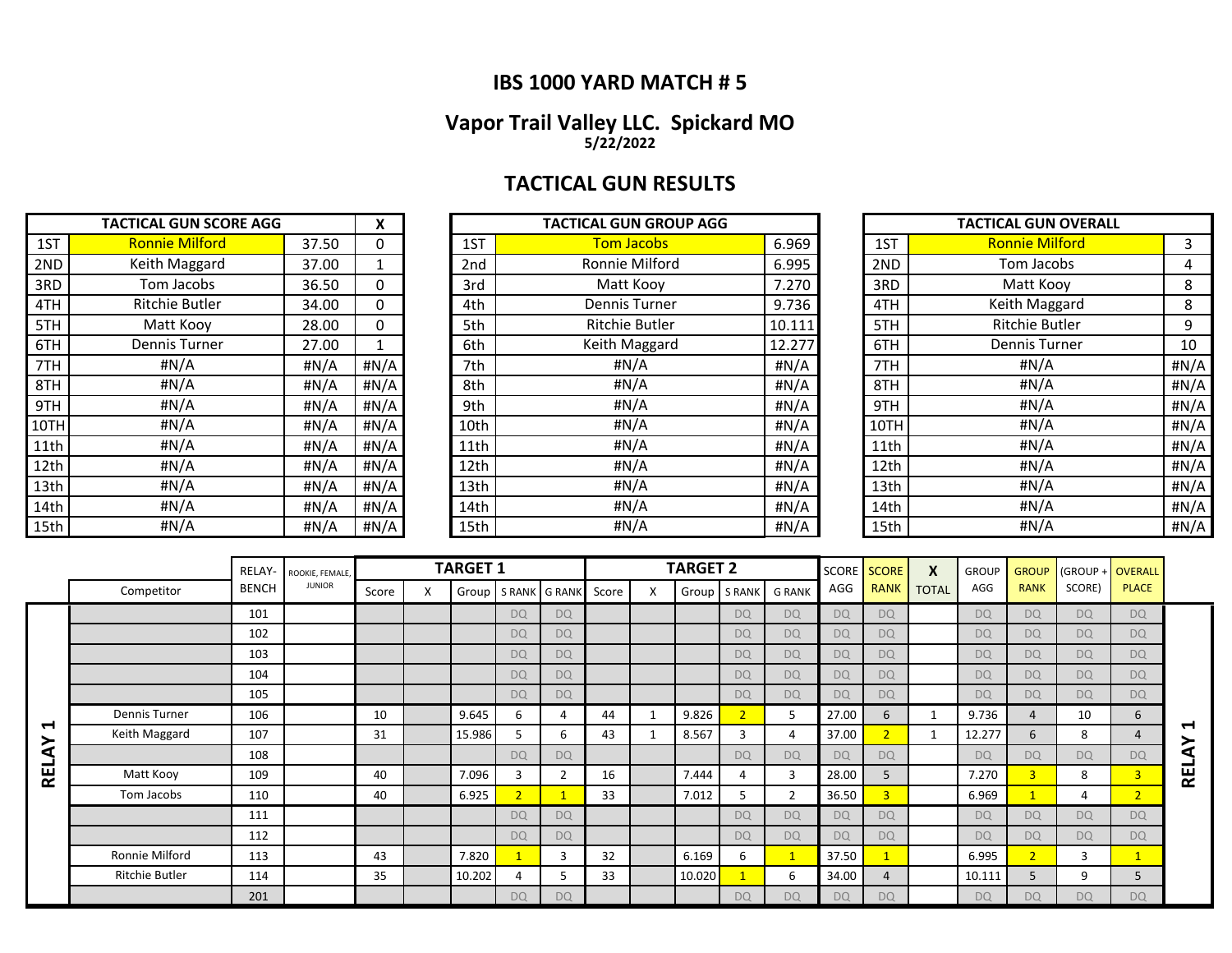### **Vapor Trail Valley LLC. Spickard MO 1000 yard Light Gun Equipment List 5/22/2022**

|                | Competitor            |    | Caliber         | Action  | Barrel          | <b>Stock</b> | Scope      | Powder       | <b>Bullet</b>      | Gunsmith      |
|----------------|-----------------------|----|-----------------|---------|-----------------|--------------|------------|--------------|--------------------|---------------|
| $\mathbf{1}$   | Kent Bratten          | LG | 6 BRA           | Bat     | Lilja           | Wheeler      | March      |              | Berger             | Wahlstrom     |
| $\overline{2}$ | Ritchie Butler        | LG | 6 GT 40         | Bat     | Krieger         | <b>LRB</b>   | March      | H4350        | Vap Trail/Berger   | Self          |
| $\overline{3}$ | <b>Henry Brewer</b>   | LG | 6.5x47          | Bat     | Krieger         | <b>LRB</b>   | Nightforce |              |                    | Brewer        |
| 4              | <b>Tony Rogers</b>    | LG | 284 W           | Bat     | Krieger         | Milford      | March      |              | Berger             | Self          |
| 5              | Matt Koohy            | LG | <b>6 DASHER</b> | Bat     | Krieger         | ST-1000      | Nightforce | $RI-15$      | Vapor Trail        | Bigelow/Koohy |
| 6              | Ronnie Milford        | LG | 6               | Kelbly  | Lederer         |              | Nightforce |              | Vapor Trail        |               |
| $\overline{7}$ | <b>Richard Schatz</b> | LG | 6 Dasher        | Bat     | Krieger         | Wheeler/LRB  | Nightforce | H4895        | Vapor Trail        | Wheeler       |
| $\,8\,$        | Jim Bauer             | LG | 6.5             | Bat     | Krieger         | Jim Bauer    | Nightforce |              | Vapor Trail        | Gordy         |
| 9              | Sally Bauer           | LG | 6 Dasher        | Bat     | Krieger         | Jim Bauer    | Nightforce |              | Vapor Trail        | Gordy         |
| 10             | Dave Holland          | LG | 6 BRA           | Bat     | Krieger         | ST 1000      | Nightforce |              | Vapor Trail        | Self          |
| 11             | Allan Carmichael      | LG | 6 mm            | Bat     | <b>Brux</b>     | Self         | Nightforce | Varget       | Berger 105         | Bonnett       |
| 12             | <b>Tod Soeby</b>      | LG | Dasher          | Bat M   | Krieger         | Shehane      | March      | <b>RL 15</b> | Vapor Trail        | Wheeler       |
| 13             | Craig Anderson        | LG | 6 GT            | Savage  | <b>Bartlein</b> | Savage       | Nightforce | Varget       | <b>ELDM 108</b>    | Jensen        |
| 14             | Paul Koohy            | LG | 6 Dasher        | Bat     | Krieger         |              |            | Varget       | Vapor Trail        |               |
| 15             |                       | LG |                 |         |                 |              |            |              |                    |               |
| 16             |                       | LG |                 |         |                 |              |            |              |                    |               |
| 17             | <b>TACTICAL</b>       | LG |                 |         |                 |              |            |              |                    |               |
| 18             | Ritchie Butler        | LG | 6 Dasher        | Curtis  | Bartlein        | <b>MPA</b>   | March      | Varget       | <b>Vapor Trail</b> | self          |
| 19             | Ronnie Milford        | LG | 6               | Krieger |                 | <b>MPA</b>   | Nightforce |              | <b>Vapor Trail</b> | self          |
| 20             | Keith Maggard         | LG | 6 GT            | Rem     | Bartlein        | <b>XLR</b>   | Nightforce |              | Vapor Trail        | GAP           |
| 21             | <b>Dennis Turner</b>  | LG | 6 mm            | Rem     | Bartlein        | <b>MDK</b>   | Nightforce |              | Hornady 110        | GAP           |
| 22             | Matt Koohy            | LG | 6 Dasher        | Borden  | <b>Brux</b>     | Manners      | Nightforce | $RL-15$      | Vapor Trail        | <b>KW</b>     |
| 23             | Tom Jacobs            | LG |                 |         |                 | Manners      |            |              | Vapor Trail        | Alpha Omega   |
| 24             |                       | LG |                 |         |                 |              |            |              |                    |               |
| 25             |                       | LG |                 |         |                 |              |            |              |                    |               |
| 26             |                       | LG |                 |         |                 |              |            |              |                    |               |
| 27             |                       | LG |                 |         |                 |              |            |              |                    |               |
| 28             |                       | LG |                 |         |                 |              |            |              |                    |               |
| 29             |                       | LG |                 |         |                 |              |            |              |                    |               |
| 30             |                       | LG |                 |         |                 |              |            |              |                    |               |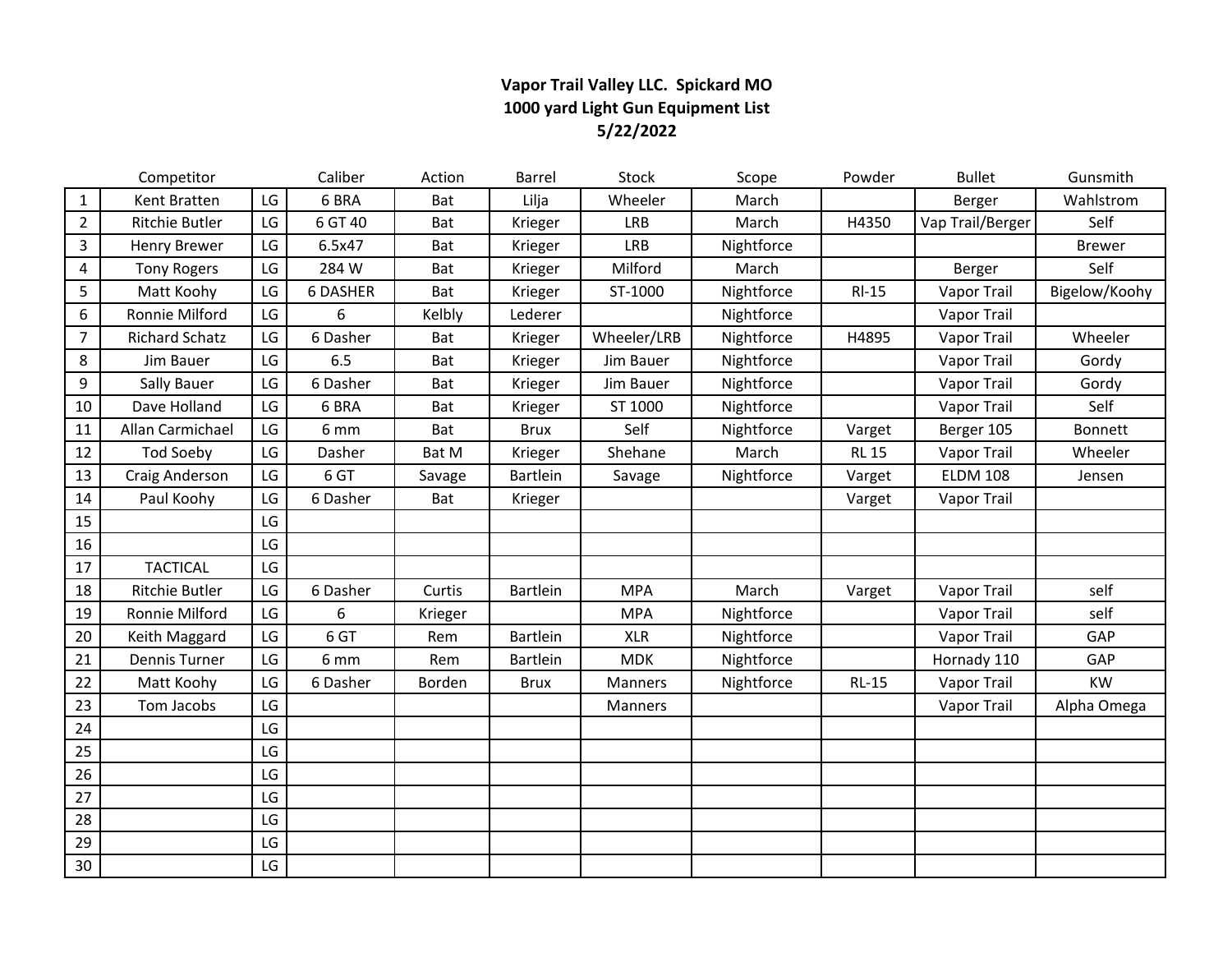### **Vapor Trail Valley LLC. Spickard MO 1000 yard Heavy Gun Equipment List 5/22/2022**

|                | Competitor            |    | Caliber   | Action | Barrel      | Stock       | Scope      | Powder  | <b>Bullet</b>      | Gunsmith      |
|----------------|-----------------------|----|-----------|--------|-------------|-------------|------------|---------|--------------------|---------------|
| $\mathbf{1}$   | Kent Bratten          | HG | 6BRA      | Bat    | Krieger     | Wheeler     | Nightforce |         | <b>Vapor Trail</b> | Wheeler       |
| $\overline{2}$ | <b>Ritchie Butler</b> | HG | 6 GT 40   | Bat    | Krieger     | <b>LRB</b>  | March      | H4350   | Vap Trail/Berger   | Self          |
| 3              | <b>Henry Brewer</b>   | HG | 300 WSM   | Bat    | Krieger     | Custom      | Nightforce | H4350   | Berger             | <b>Brewer</b> |
| 4              | <b>Tony Rogers</b>    | HG | 300 WSM   | Bat    | Krieger     | Milford     | Sightron   |         | Berger             | Self          |
| 5              | Matt Koohy            | HG | 6 DASHER  | Bat    | Krieger     | ST-1000     | Nightforce | $RI-15$ | Vapor Trail        | Bigelow/Koohy |
| 6              | Ronnie Milford        | HG | 6         | Kelbly | Lederer     |             | Nightforce |         | Vapor Trail        |               |
| $\overline{7}$ | <b>Richard Schatz</b> | HG | 6 Dasher  | Nesika | Krieger     | Wheeler/LRB | Nightforce | H4895   | Vapor Trail        | Dowling       |
| 8              | Jim Bauer             | HG | 6.5       | Bat    | Krieger     | Jim Bauer   | Nightforce |         | Vapor Trail        | Gordy         |
| 9              | <b>Sally Bauer</b>    | HG | 6 Dasher  | Bat    | Krieger     | Jim Bauer   | Nightforce |         | Vapor Trail        | Gordy         |
| 10             | Dave Holland          | HG | 7 mm      | Bat    | Krieger     | Self        | Nightforce |         | <b>Hornady ELD</b> | Self          |
| 11             | Allan Carmichael      | HG | 6 mm      | Bat    | <b>Brux</b> | Self        | Nightforce | Varget  | Berger 105         | Bonnett       |
| 12             | <b>Tod Soeby</b>      | HG | 300 WSM   | Bat L  | Krieger     | Walhstrom   | Nightforce | H4350   | Vapor Trail        | Walhstrom     |
| 13             | Craig Anderson        | HG | 6.5 Creed | Kelbly | Bartlein    | Revolution  | Nightforce | H4350   | <b>ELDM 140</b>    | Jensen        |
| 14             | Paul Koohy            | HG | 6 Dasher  | Bat    | Krieger     |             |            | Varget  | Vapor Trail        |               |
| 15             |                       | HG |           |        |             |             |            |         |                    |               |
| 16             |                       | HG |           |        |             |             |            |         |                    |               |
| 17             |                       | HG |           |        |             |             |            |         |                    |               |
| 18             |                       | HG |           |        |             |             |            |         |                    |               |
| 19             |                       | HG |           |        |             |             |            |         |                    |               |
| 20             |                       | HG |           |        |             |             |            |         |                    |               |
| 21             |                       | HG |           |        |             |             |            |         |                    |               |
| 22             |                       | HG |           |        |             |             |            |         |                    |               |
| 23             |                       | HG |           |        |             |             |            |         |                    |               |
| 24             |                       | HG |           |        |             |             |            |         |                    |               |
| 25             |                       | HG |           |        |             |             |            |         |                    |               |
| 26             |                       | HG |           |        |             |             |            |         |                    |               |
| 27             |                       | HG |           |        |             |             |            |         |                    |               |
| 28             |                       | HG |           |        |             |             |            |         |                    |               |
| 29             |                       | HG |           |        |             |             |            |         |                    |               |
| 30             |                       | HG |           |        |             |             |            |         |                    |               |